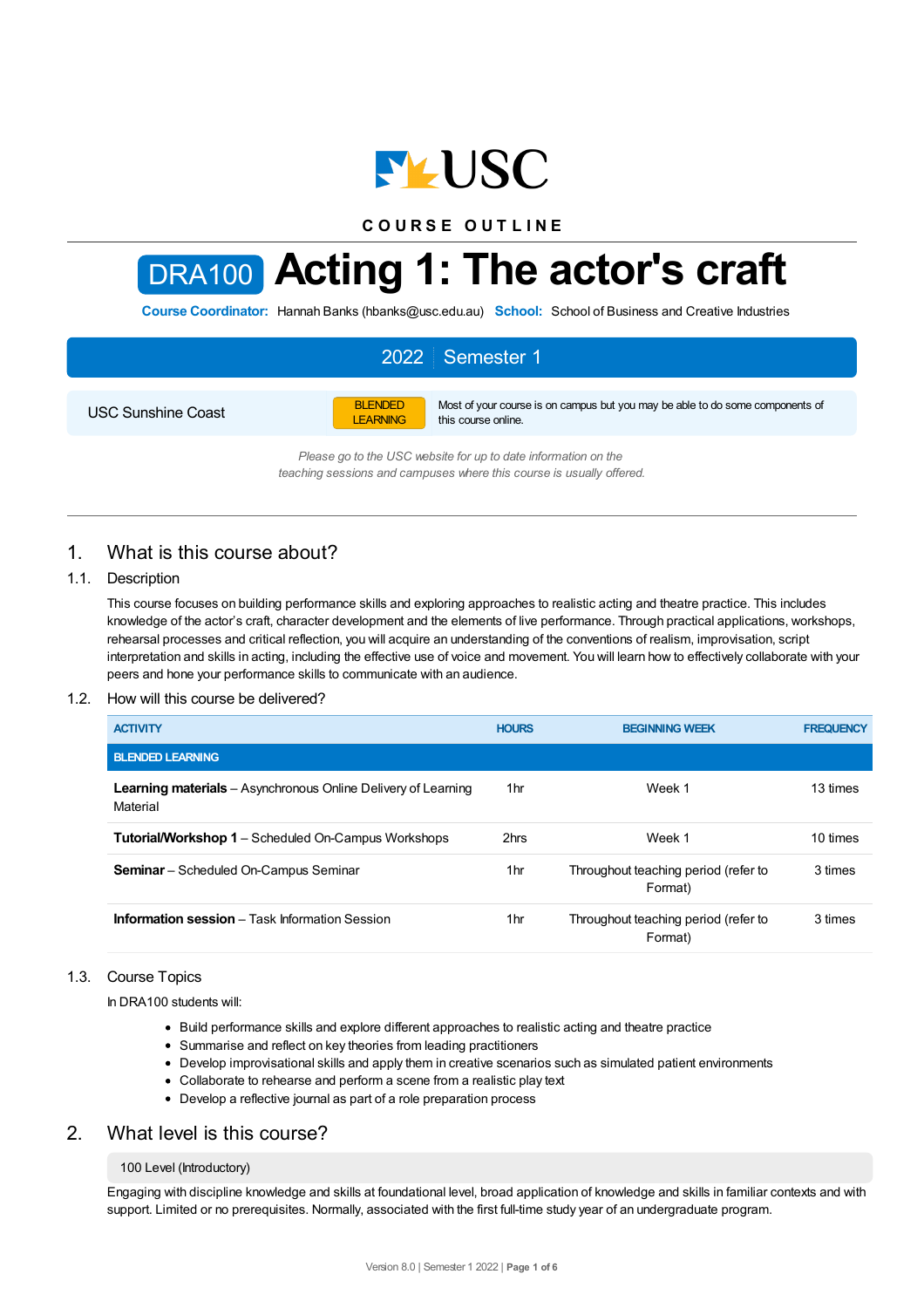# 3. What is the unit value of this course?

12 units

# 4. How does this course contribute to my learning?

|                                                                | <b>COURSE LEARNING OUTCOMES</b>                                                            | <b>GRADUATE QUALITIES</b>                                                 |  |
|----------------------------------------------------------------|--------------------------------------------------------------------------------------------|---------------------------------------------------------------------------|--|
| On successful completion of this course, you should be able to |                                                                                            | Completing these tasks<br>successfully will contribute to<br>you becoming |  |
|                                                                | Demonstrate knowledge of acting theories and reflect on the application of these theories. | Knowledgeable                                                             |  |
| 2                                                              | Implement improvisation, acting and performance skills with proficiency and confidence.    | Empowered                                                                 |  |
| 3                                                              | Create a polished performance of a scene from a realistic play text.                       | Creative and critical thinker                                             |  |
|                                                                | Reflect on the performance process undertaken to prepare for a specific role.              | Creative and critical thinker                                             |  |

# 5. Am Ieligible to enrol in this course?

Refer to the USC [Glossary](https://www.usc.edu.au/about/policies-and-procedures/glossary-of-terms-for-policy-and-procedures) of terms for definitions of "pre-requisites, co-requisites and anti-requisites".

5.1. Pre-requisites

Not applicable

# 5.2. Co-requisites

Not applicable

5.3. Anti-requisites

Not applicable

5.4. Specific assumed prior knowledge and skills (where applicable) Competent English language skills for oral and written work

# 6. How am Igoing to be assessed?

6.1. Grading Scale

## Standard Grading (GRD)

High Distinction (HD), Distinction (DN), Credit (CR), Pass (PS), Fail (FL).

## 6.2. Details of early feedback on progress

You will receive feedback on your structured improvisation in the Week 4 workshop towards the Week 5 assessment. From Week 6 onwards, you will receive feedback during workshops on your scene work (Task 3). In Weeks 3 and 4, you will participate in a peer review process to assist you with Task 1 (reading summaries).

6.3. Assessment tasks

| <b>DELIVERY</b><br><b>MODE</b> | <b>TASK</b><br>NO. | <b>ASSESSMENT</b><br><b>PRODUCT</b> | <b>INDIVIDUAL</b><br><b>OR GROUP</b> | <b>WEIGHTING</b><br>$\frac{9}{6}$ | <b>WHAT IS THE</b><br><b>DURATION /</b><br><b>LENGTH?</b> | <b>WHEN SHOULD I</b><br><b>SUBMIT?</b> | <b>WHERE SHOULD I</b><br><b>SUBMIT IT?</b>               |
|--------------------------------|--------------------|-------------------------------------|--------------------------------------|-----------------------------------|-----------------------------------------------------------|----------------------------------------|----------------------------------------------------------|
| All                            | 1                  | Creative<br>Performance             | Individual                           | 15%                               | $2-3$ mins                                                | Week 5                                 | In Class                                                 |
| All                            | 2                  | <b>Written Piece</b>                | Individual                           | 45%                               | 1.500 words<br>(5 x 300 word<br>entries)                  | Week 10                                | Online Assignment<br>Submission with<br>plagiarism check |
| All                            | 3                  | Creative<br>Performance             | Individual                           | 40%                               | 5-8 minutes                                               | Week 13                                | In Class                                                 |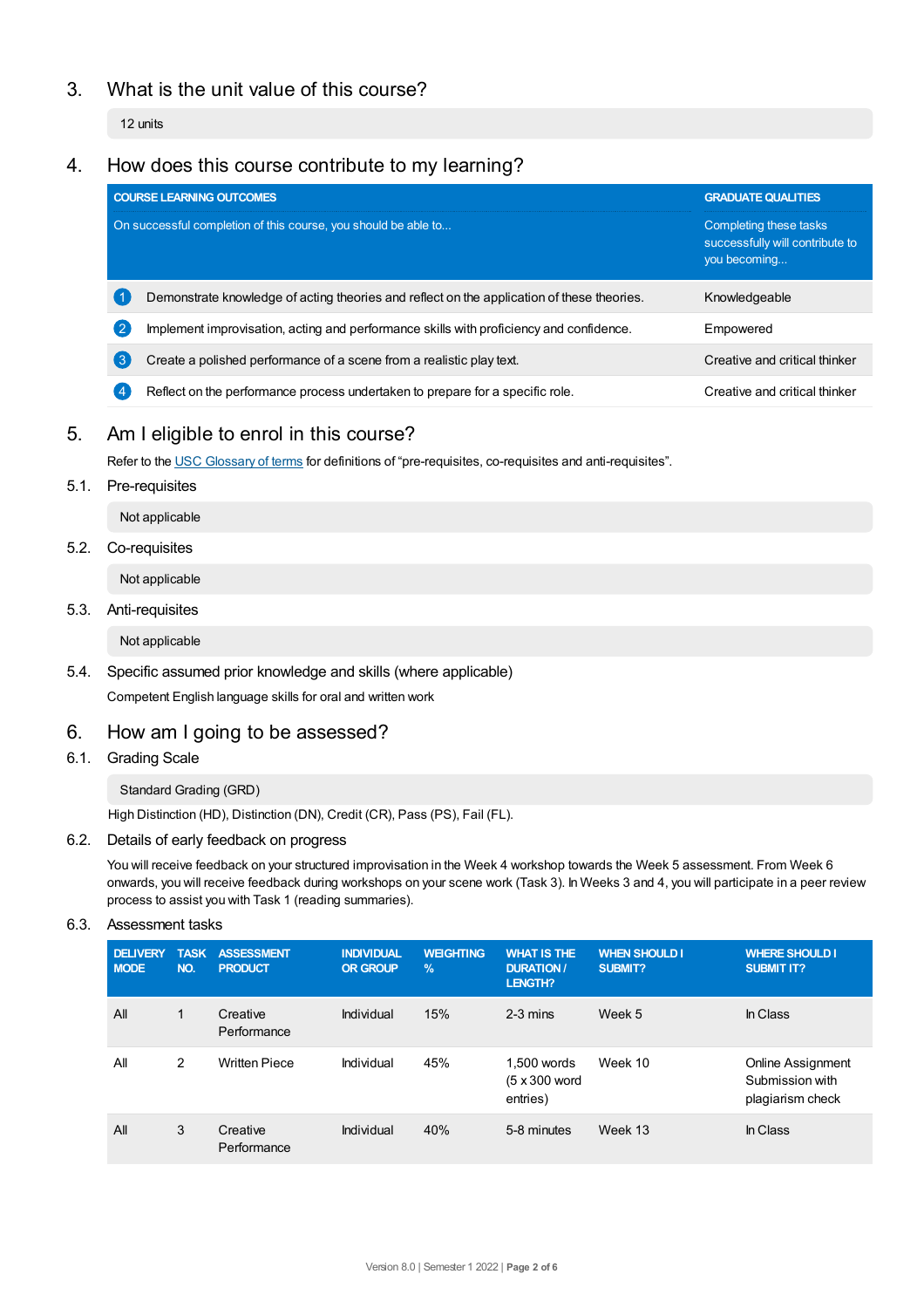### **All - Assessment Task 1:** Structured improvisation

| <b>GOAL:</b>     | Professional actors are able to improvise a scene to develop a realistic character.                                                                                                                                                                                                                                                                                                    |                                                          |                                     |  |  |
|------------------|----------------------------------------------------------------------------------------------------------------------------------------------------------------------------------------------------------------------------------------------------------------------------------------------------------------------------------------------------------------------------------------|----------------------------------------------------------|-------------------------------------|--|--|
| <b>PRODUCT:</b>  | Creative Performance                                                                                                                                                                                                                                                                                                                                                                   |                                                          |                                     |  |  |
| <b>FORMAT:</b>   | Prepare an improvisation to explore and develop a given character. In workshops you will be given a choice of characters<br>to explore, and you will work in in groups of 2 or 3 to devise a scene between these characters. You will work in groups to<br>prepare your improvisation but will be marked individually. Further information will be provided in lectures and on Canvas. |                                                          |                                     |  |  |
| <b>CRITERIA:</b> | No.                                                                                                                                                                                                                                                                                                                                                                                    |                                                          | <b>Learning Outcome</b><br>assessed |  |  |
|                  |                                                                                                                                                                                                                                                                                                                                                                                        | Expression of the character's objectives.                | $\left( 3 \right)$                  |  |  |
|                  | 2                                                                                                                                                                                                                                                                                                                                                                                      | Exploration of a key moment in a character's background. | $\mathbf{C}$                        |  |  |
|                  | 3                                                                                                                                                                                                                                                                                                                                                                                      | Characterisation.                                        | (2)                                 |  |  |
|                  |                                                                                                                                                                                                                                                                                                                                                                                        |                                                          |                                     |  |  |

## **All - Assessment Task 2:** Reading summaries and peer feedback

| <b>GOAL:</b>     | Reflection and collaboration are key elements of effective acting. Professional actors utilise acting theory to develop and<br>reflect on their craft.                                                                                                                                                                                                                                                                  |                                                                                                                         |                                     |  |  |
|------------------|-------------------------------------------------------------------------------------------------------------------------------------------------------------------------------------------------------------------------------------------------------------------------------------------------------------------------------------------------------------------------------------------------------------------------|-------------------------------------------------------------------------------------------------------------------------|-------------------------------------|--|--|
| <b>PRODUCT:</b>  | <b>Written Piece</b>                                                                                                                                                                                                                                                                                                                                                                                                    |                                                                                                                         |                                     |  |  |
| <b>FORMAT:</b>   | In weeks 3 and 4, you will be required to summarise a set reading and bring your draft summary to class for peer and tutor<br>feedback. You will submit a final version of five reading summaries in Week 10. Your responses will record your on-going<br>learning linked to issues explored through improvisation, role-play and acting techniques. Further information will be<br>provided in Lectures and on Canvas. |                                                                                                                         |                                     |  |  |
| <b>CRITERIA:</b> | No.                                                                                                                                                                                                                                                                                                                                                                                                                     |                                                                                                                         | <b>Learning Outcome</b><br>assessed |  |  |
|                  | 1                                                                                                                                                                                                                                                                                                                                                                                                                       | Knowledge of key concepts with references to set readings                                                               | $\blacktriangleleft$                |  |  |
|                  | 2                                                                                                                                                                                                                                                                                                                                                                                                                       | Analysis and synthesis of workshop experience with set readings.                                                        | $\overline{4}$                      |  |  |
|                  | 3                                                                                                                                                                                                                                                                                                                                                                                                                       | Clarity of ideas and written communication for professional purposes.                                                   |                                     |  |  |
|                  | 4                                                                                                                                                                                                                                                                                                                                                                                                                       | Contribution to peer feedback process (providing summary for peer feedback and<br>providing feedback on a peer's work). |                                     |  |  |

## **All - Assessment Task 3:** Performance Scripted Text and Rehearsal Journal

| <b>GOAL:</b>    | Professional actors: undertake detailed role preparation; effectively collaborate with others; and present polished<br>performances.                                                                                                                                                                                                                                                                                                                                                                                                                                                                                                                                                                                                                                                                                               |
|-----------------|------------------------------------------------------------------------------------------------------------------------------------------------------------------------------------------------------------------------------------------------------------------------------------------------------------------------------------------------------------------------------------------------------------------------------------------------------------------------------------------------------------------------------------------------------------------------------------------------------------------------------------------------------------------------------------------------------------------------------------------------------------------------------------------------------------------------------------|
| <b>PRODUCT:</b> | Creative Performance                                                                                                                                                                                                                                                                                                                                                                                                                                                                                                                                                                                                                                                                                                                                                                                                               |
| <b>FORMAT:</b>  | This assessment is designed in two parts. Part one (Performance) will assess your performance skills in a scene from an<br>Australian or New Zealand play. Part two (Process) will assess your preparation process, rehearsal development and<br>collaboration with your scene partner/s.<br>Select a scene, with two-three characters, from one of the set choices and collaborate with your peers to bring the script to<br>life. Create a rehearsal script and analyse the scene. Present the polished scene to your tutorial group using appropriate<br>rehearsal props and costume. You will keep an Individual Rehearsal Journal. Your journal will reflect on your rehearsals and<br>document your character development process. You will submit this in hard copy or online via Canvas on the day of your<br>performance. |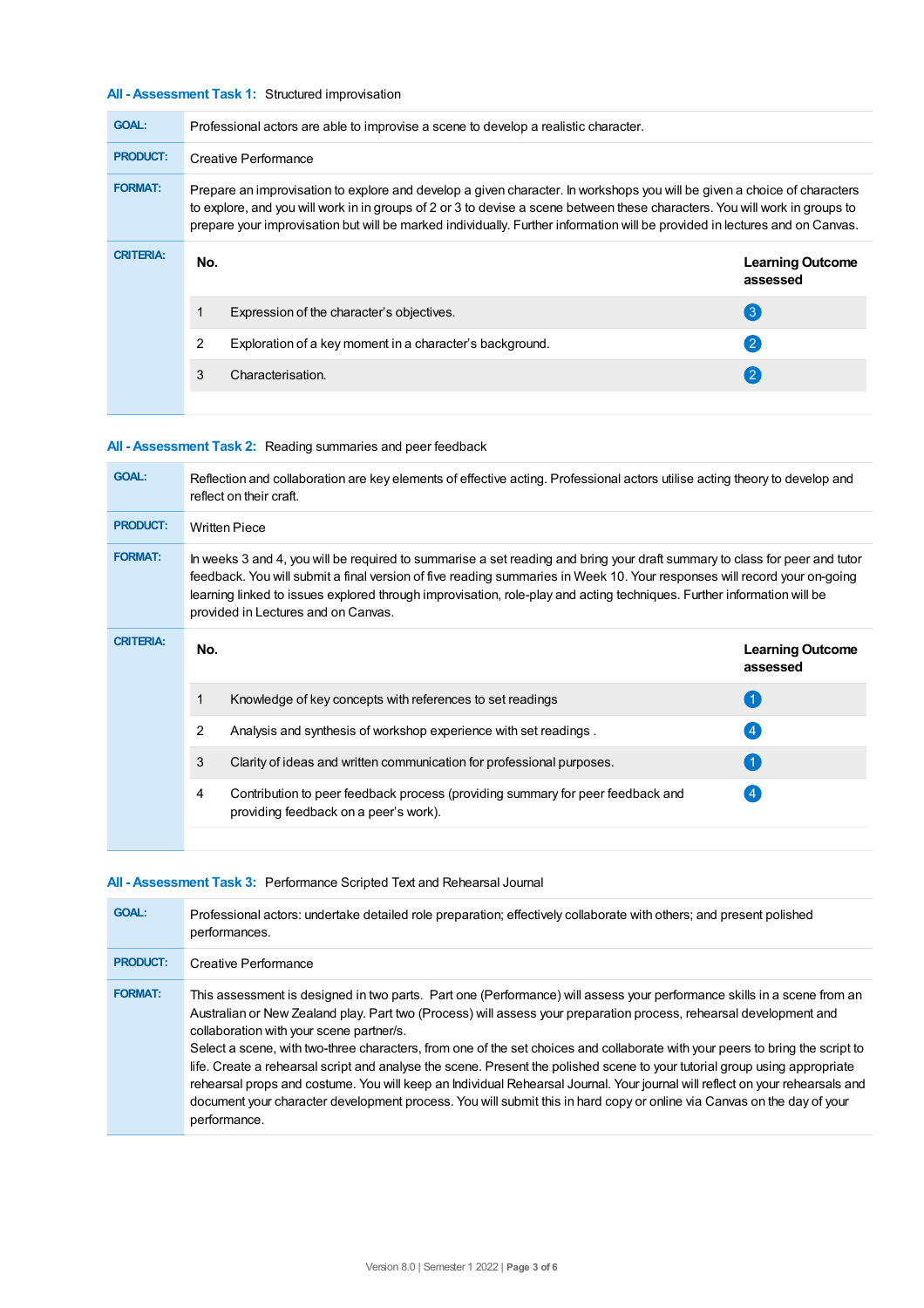| <b>CRITERIA:</b> |   | No.                                                                           |                                                                                                                 | <b>Learning Outcome</b><br>assessed |
|------------------|---|-------------------------------------------------------------------------------|-----------------------------------------------------------------------------------------------------------------|-------------------------------------|
|                  |   | 1                                                                             | Characterisation: Clarity and effectiveness of choices and expression of the character's<br>motivation          | $\left( 3 \right)$                  |
|                  |   | $\overline{2}$                                                                | Connection and Presence: Responsiveness and connection with scene partner, with<br>physical energy and presence | $\left(3\right)$                    |
|                  |   | 3                                                                             | Voice: Centred voice work, audibility, vocal expression and articulation                                        | $\left[3\right]$                    |
|                  |   | 4                                                                             | Space: Orientation to the space (including use of set and props)                                                | $\left(3\right)$                    |
|                  |   | 5                                                                             | Collaboration: Working effectively with scene partner/s                                                         | 3 <sup>4</sup>                      |
|                  |   | 6                                                                             | Process: Development during rehearsals as evidenced by in-class presentations                                   | $3)$ $4)$                           |
|                  | 7 | Reflection: Character and scene development as evidenced by rehearsal journal |                                                                                                                 |                                     |
|                  |   |                                                                               |                                                                                                                 |                                     |

# 7. Directed study hours

A 12-unit course will have total of 150 learning hours which will include directed study hours (including online if required), self-directed learning and completion of assessable tasks. Directed study hours may vary by location. Student workload is calculated at 12.5 learning hours per one unit.

# 8. What resources do I need to undertake this course?

Please note: Course information, including specific information of recommended readings, learning activities, resources, weekly readings, etc. are available on the course Canvas site– Please log in as soon as possible.

#### 8.1. Prescribed text(s) or course reader

There are no required/recommended resources for this course.

#### 8.2. Specific requirements

Students are expected to wear comfortable clothing suitable for movement and rehearsal purposes to all workshops. Students must supply their own costuming and rehearsal props for all performance tasks.

## 9. How are risks managed in this course?

Health and safety risks for this course have been assessed as low. It is your responsibility to review course material, search online, discuss with lecturers and peers and understand the health and safety risks associated with your specific course of study and to familiarise yourself with the University's general health and safety principles by reviewing the online [induction](https://online.usc.edu.au/webapps/blackboard/content/listContentEditable.jsp?content_id=_632657_1&course_id=_14432_1) training for students, and following the instructions of the University staff.

# 10. What administrative information is relevant to this course?

## 10.1. Assessment: Academic Integrity

Academic integrity is the ethical standard of university participation. It ensures that students graduate as a result of proving they are competent in their discipline. This is integral in maintaining the value of academic qualifications. Each industry has expectations and standards of the skills and knowledge within that discipline and these are reflected in assessment.

Academic integrity means that you do not engage in any activity that is considered to be academic fraud; including plagiarism, collusion or outsourcing any part of any assessment item to any other person. You are expected to be honest and ethical by completing all work yourself and indicating in your work which ideas and information were developed by you and which were taken from others. You cannot provide your assessment work to others.You are also expected to provide evidence of wide and critical reading, usually by using appropriate academic references.

In order to minimise incidents of academic fraud, this course may require that some of its assessment tasks, when submitted to Canvas, are electronically checked through Turnitin. This software allows for text comparisons to be made between your submitted assessment item and all other work to which Turnitin has access.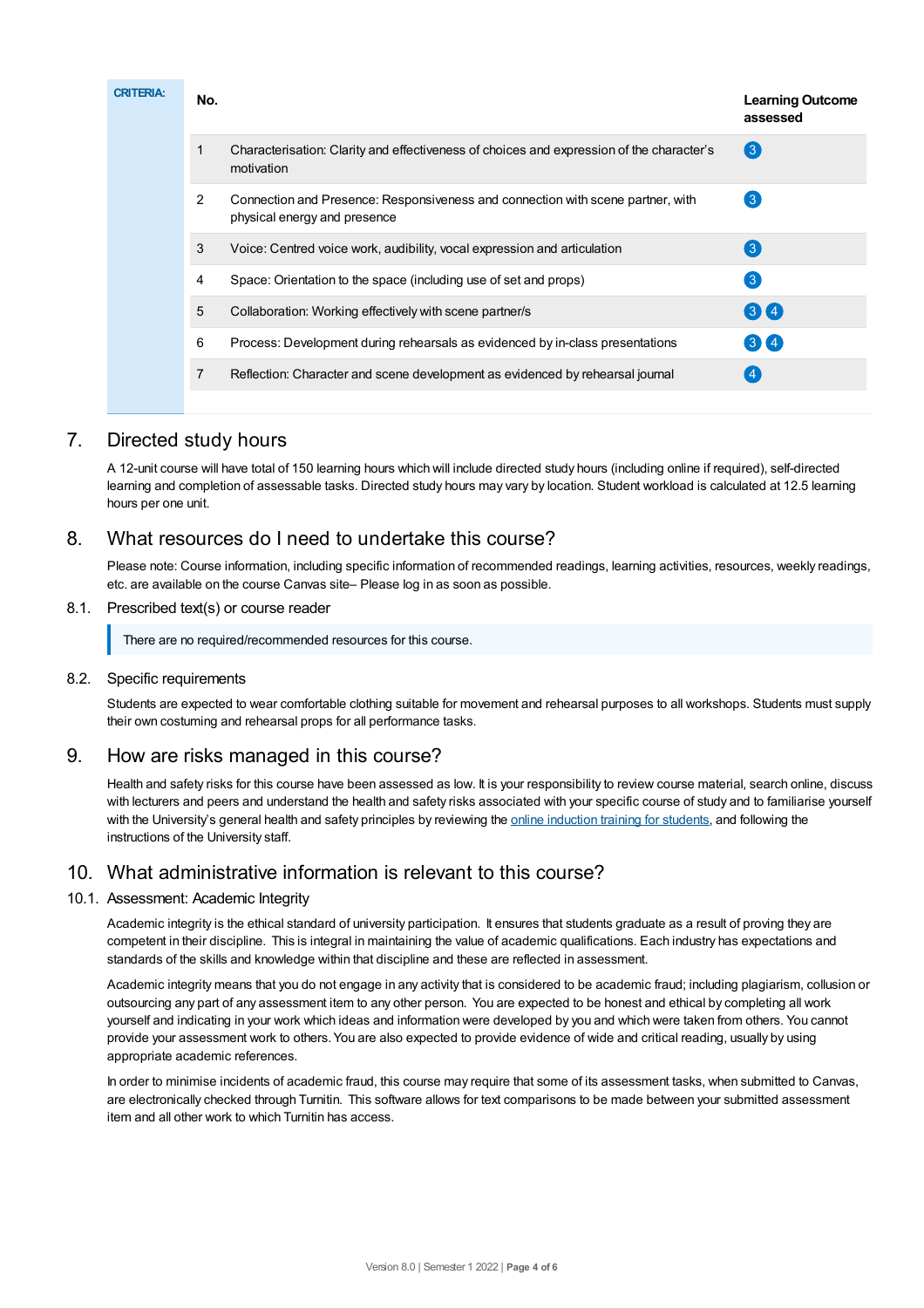#### 10.2. Assessment: Additional Requirements

Your eligibility for supplementary assessment in a course is dependent of the following conditions applying:

The final mark is in the percentage range 47% to 49.4% The course is graded using the Standard Grading scale You have not failed an assessment task in the course due to academic misconduct.

#### 10.3. Assessment: Submission penalties

Late submission of assessment tasks may be penalised at the following maximum rate:

- 5% (of the assessment task's identified value) per day for the first two days from the date identified as the due date for the assessment task.

- 10% (of the assessment task's identified value) for the third day - 20% (of the assessment task's identified value) for the fourth day and subsequent days up to and including seven days from the date identified as the due date for the assessment task.

- A result of zero is awarded for an assessment task submitted after seven days from the date identified as the due date for the assessment task. Weekdays and weekends are included in the calculation of days late. To request an extension you must contact your course coordinator to negotiate an outcome.

#### 10.4. SafeUSC

USC is committed to a culture of respect and providing a safe and supportive environment for all members of our community. For immediate assistance on campus contact SafeUSC by phone: 07 [5430](tel:07%205430%201168) 1168 or using the [SafeZone](https://www.safezoneapp.com) app. For general enquires contact the SafeUSC team by phone 07 [5456](tel:07%205456%203864) 3864 or email [safe@usc.edu.au](mailto:safe@usc.edu.au).

The SafeUSC Specialist Service is a Student Wellbeing service that provides free and confidential support to students who may have experienced or observed behaviour that could cause fear, offence or trauma. To contact the service call 07 [5430](tel:07%205430%201226) 1226 or email [studentwellbeing@usc.edu.au](mailto:studentwellbeing@usc.edu.au).

#### 10.5. Study help

For help with course-specific advice, for example what information to include in your assessment, you should first contact your tutor, then your course coordinator, if needed.

If you require additional assistance, the Learning Advisers are trained professionals who are ready to help you develop a wide range of academic skills. Visit the Learning [Advisers](https://www.usc.edu.au/current-students/student-support/academic-and-study-support/learning-advisers) web page for more information, or contact Student Central for further assistance: +61 7 5430 2890 or [studentcentral@usc.edu.au](mailto:studentcentral@usc.edu.au).

10.6. Wellbeing Services

Student Wellbeing provide free and confidential counselling on a wide range of personal, academic, social and psychological matters, to foster positive mental health and wellbeing for your academic success.

To book a confidential appointment go to [Student](https://studenthub.usc.edu.au/) Hub, email [studentwellbeing@usc.edu.au](mailto:studentwellbeing@usc.edu.au) or call 07 5430 1226.

#### 10.7. AccessAbility Services

Ability Advisers ensure equal access to all aspects of university life. If your studies are affected by a disability, learning disorder mental health issue, injury or illness, or you are a primary carer for someone with a disability or who is considered frail and aged, [AccessAbility](https://www.usc.edu.au/learn/student-support/accessability-services/documentation-requirements) Services can provide access to appropriate reasonable adjustments and practical advice about the support and facilities available to you throughout the University.

To book a confidential appointment go to [Student](https://studenthub.usc.edu.au/) Hub, email [AccessAbility@usc.edu.au](mailto:AccessAbility@usc.edu.au) or call 07 5430 2890.

#### 10.8. Links to relevant University policy and procedures

For more information on Academic Learning & Teaching categories including:

- Assessment: Courses and Coursework Programs
- Review of Assessment and Final Grades
- Supplementary Assessment
- Administration of Central Examinations
- Deferred Examinations
- Student Academic Misconduct
- Students with a Disability

Visit the USC website: <https://www.usc.edu.au/explore/policies-and-procedures#academic-learning-and-teaching>

#### 10.9. Student Charter

USC is committed to excellence in teaching, research and engagement in an environment that is inclusive, inspiring, safe and respectful. The [Student](https://www.usc.edu.au/current-students/student-charter) Charter sets out what students can expect from the University, and what in turn is expected of students, to achieve these outcomes.